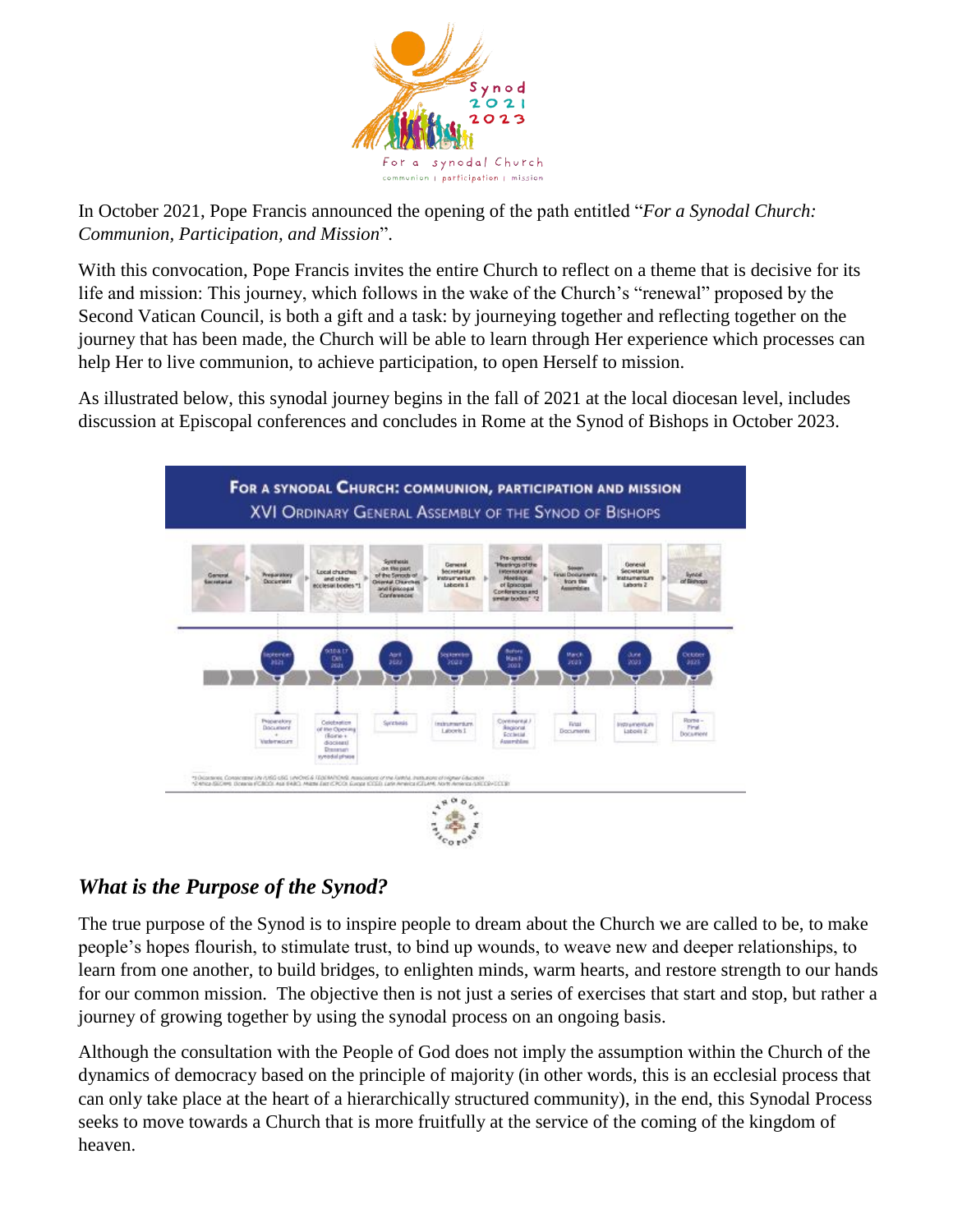#### *What does this Synodal process mean for us in the Diocese of Rockford?*

At the local level here in the Diocese of Rockford, the purpose of the first phase is to foster a consultation process in order to gather the wealth of the experiences that exist within the Diocese. *We will do this by asking for responses to the three specific questions listed below.*

# *Why am I being asked to participate in this Synod?*

The entire People of God shares a common dignity and vocation through Baptism. All of us are called in virtue of our Baptism to be active participants in the life of the Church. In parishes, small Christian communities, lay movements, religious communities, and other forms of communion, we are all invited to listen to one another in order to hear the promptings of the Holy Spirit, who comes to guide our human efforts, breathing life and vitality into the Church and leading us into deeper communion for our mission in the world.

# *How can I prepare to Participate in this Synod?*

The basic question for the faithful in Rockford to contemplate in this: *How does our "journeying together," which takes place today on different levels (from the local level to the universal one), allow the Church to proclaim the Gospel in accordance with the mission entrusted to Her; and what steps does the Spirit invite us to take in order to grow as a Church?*

The three dimensions of this "journeying together" are *Communion* (God gathers us together), *Participation* (a call for the involvement of all who belong to the People of God), and *Mission* (the Church exists to evangelize and witness to the love of God), all guided by the Holy Spirit.

To assist you in your prayerful preparation, you may access the "Prayer for the Synod" on the Diocesan website here<https://www.usccb.org/prayers/prayer-synod-synodality> or by using the QR code below:



# *How can I participate in the Synod?*

For each of the three dimensions of the Synod (Communion, Participation, and Mission), you are asked to reflect upon your lived experiences and consider the questions on the reverse of this page.

The questions may be answered by accessing the survey online here: <https://www.surveymonkey.com/r/Synod20212023>or using the QR code here:



*Pope Francis has asked that each diocese review, synthesize, and summarize the feedback in order to prepare a report that will be submitted to the Episcopal conference in the United States. This will help him prepare for the Synod of Bishops that will occur in October 2023.*